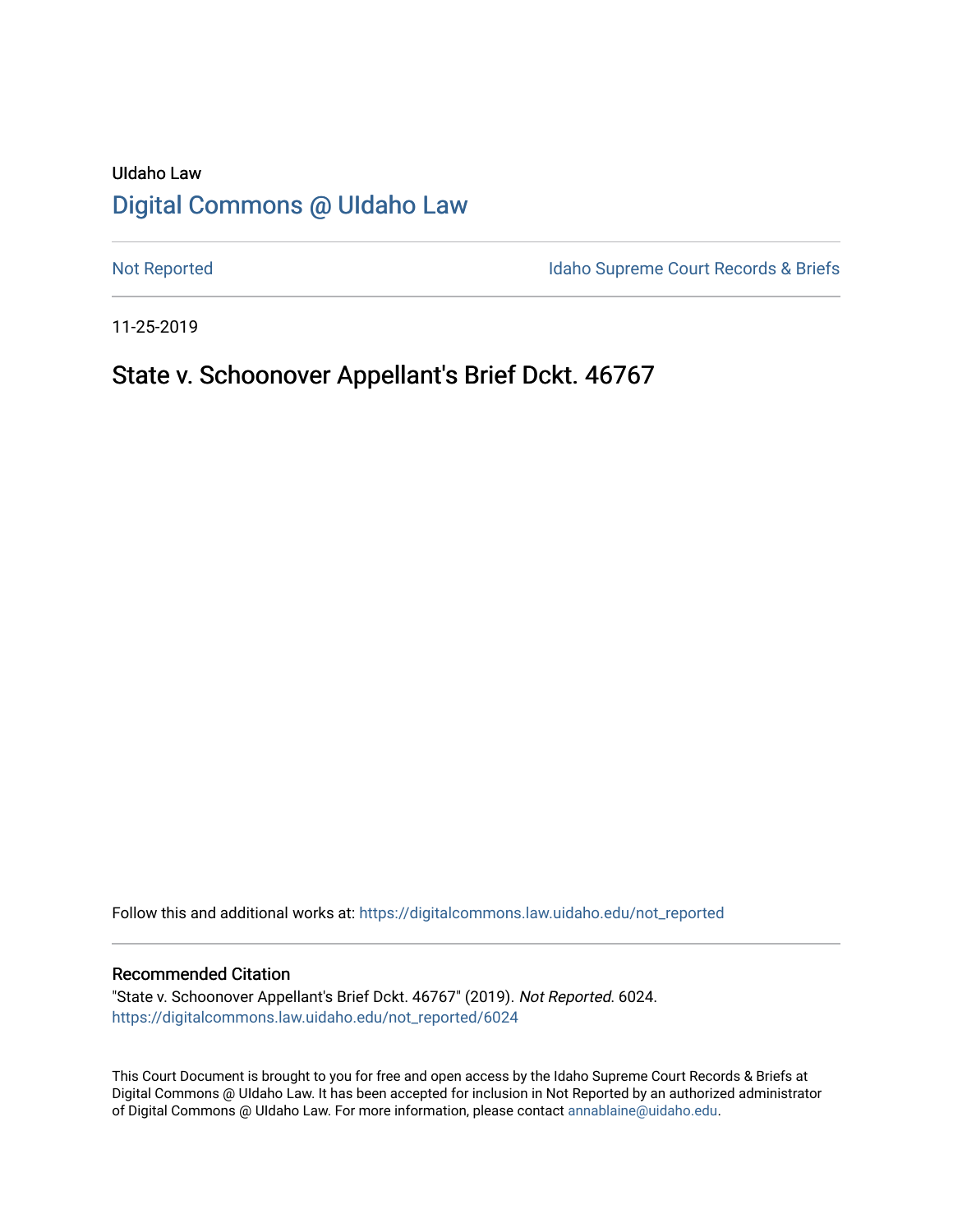Electronically Filed 11/25/2019 12:38 PM Idaho Supreme Court Karel Lehrman, Clerk of the Court By: Brad Thies, Deputy Clerk

ERIC D. FREDERICKSEN State Appellate Public Defender I.S.B. #6555

KIMBERLY A. COSTER Deputy State Appellate Public Defender I.S.B. #4115 322 E. Front Street, Suite 570 Boise, Idaho 83702 Phone: (208) 334-2712 Fax: (208) 334-2985 E-mail: documents@sapd.state.id. us

### IN THE SUPREME COURT OF THE STATE OF IDAHO

) ) ) ) ) ) ) ) )

| STATE OF IDAHO,          |
|--------------------------|
| Plaintiff-Respondent,    |
| V.                       |
| ROBYN DEANNE SCHOONOVER, |
| Defendant-Appellant.     |

NO. 46767-2019 ADA COUNTY NO. CR0l-17-21734

APPELLANT'S BRIEF

## STATEMENT OF THE CASE

#### Nature of the Case

Robyn Deanne Schoonover was charged with possession of a controlled substance based on methamphetamine residue detected on two plastic baggies found inside her backpack. She was convicted by a jury and the district court sentenced her to five years, with two years fixed, and placed her on probation. On appeal, Ms. Schoonover asserts that the length of her underlying sentence is excessive under the circumstances, representing an abuse of the district court's discretion.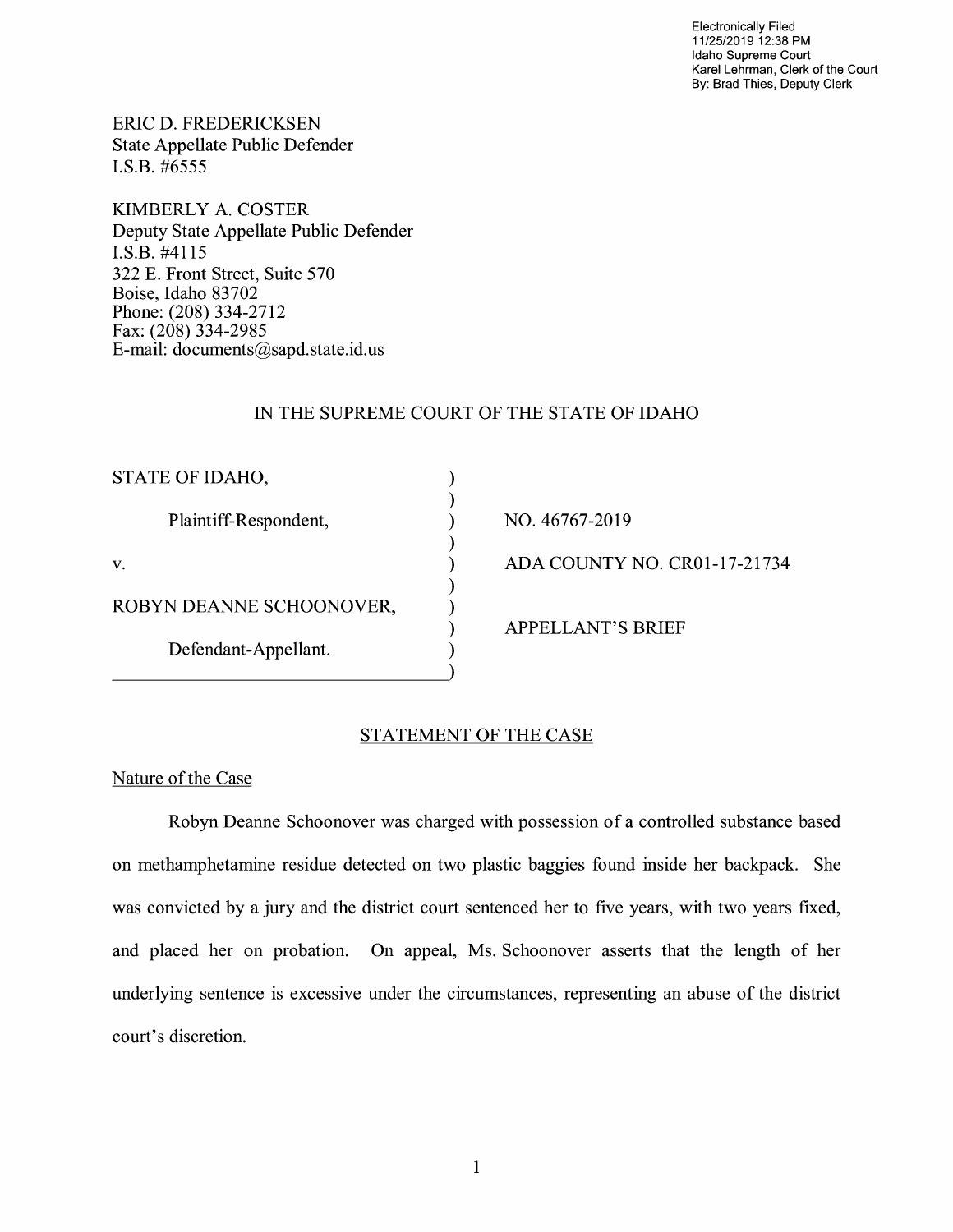#### Statement of the Facts and Course of Proceedings

Ms. Schoonover and Michael Pilkerton were planning to grill hamburgers with friends at the West River Inn, in Garden City. (10/5/18 Tr., p.161, Ls.1-18.) At about 10:00 o'clock in the evening, they left the Inn to drive to the grocery store. ( 10/5/18 p.161, Ls.1-18.) A police officer who had observed them leave the Inn decided to follow them and ran a records check on their vehicle's license plates.  $(10/5/18 \text{ p} \cdot 87, L.22 - \text{p} \cdot 88, L.23, \text{p} \cdot 161, Ls.1-18.)$  After discovering the color of the vehicle did not match the reported registration information, the officer pulled over the vehicle and stopped behind it.  $(10/5/18 \text{ Tr}., p.113, L.5 - p.116, L.3.)$  Three other patrol cars pulled in behind the officer, including one with a drug dog. (10/5/18 Tr., p.115, Ls.2-3.) The officer approached the vehicle and spoke to the driver, Mr. Pilkerton, about the reason for the stop and asked to see his and Ms. Schoonover's identification. (Tr. p.91, Ls.20-25.) The officer observed Ms. Schoonover as she reached down to retrieve her license from her purse, which was in the backpack resting between her feet. (Tr. p.91, L.20 – p.92, L.2.) The officer later testified he had observed nothing during this encounter to suggest Ms. Schoonover or Mr. Pilkerton had been using or were about to use drugs, or that they were otherwise under the influence of anything. (10/5/18 Tr., p.114, Ls.6-24.) After the officer had begun the licensing and records checks, however, another officer's drug dog alerted on the vehicle.  $(10/5/18)$  Tr., p.95, L.16 – p.96, L.21, p.153, L.22 p.154, L.6.) The officers directed Ms. Schoonover and Mr. Pilkerton to step out of the vehicle, and instructed Ms. Schoonover to leave her personal belongings in the car.  $(10/5/18$  Tr., p.95, L.16 – p.96, L.21, p.153, L.22 p.154, L.6.) During the search of the vehicle and its contents, the officers detected a residue of methamphetamine on two small plastic baggies found inside of Ms. Schoonover's purse.  $(10/5/18$  Tr., p.95, L.16 – p.96, L.21, p.153,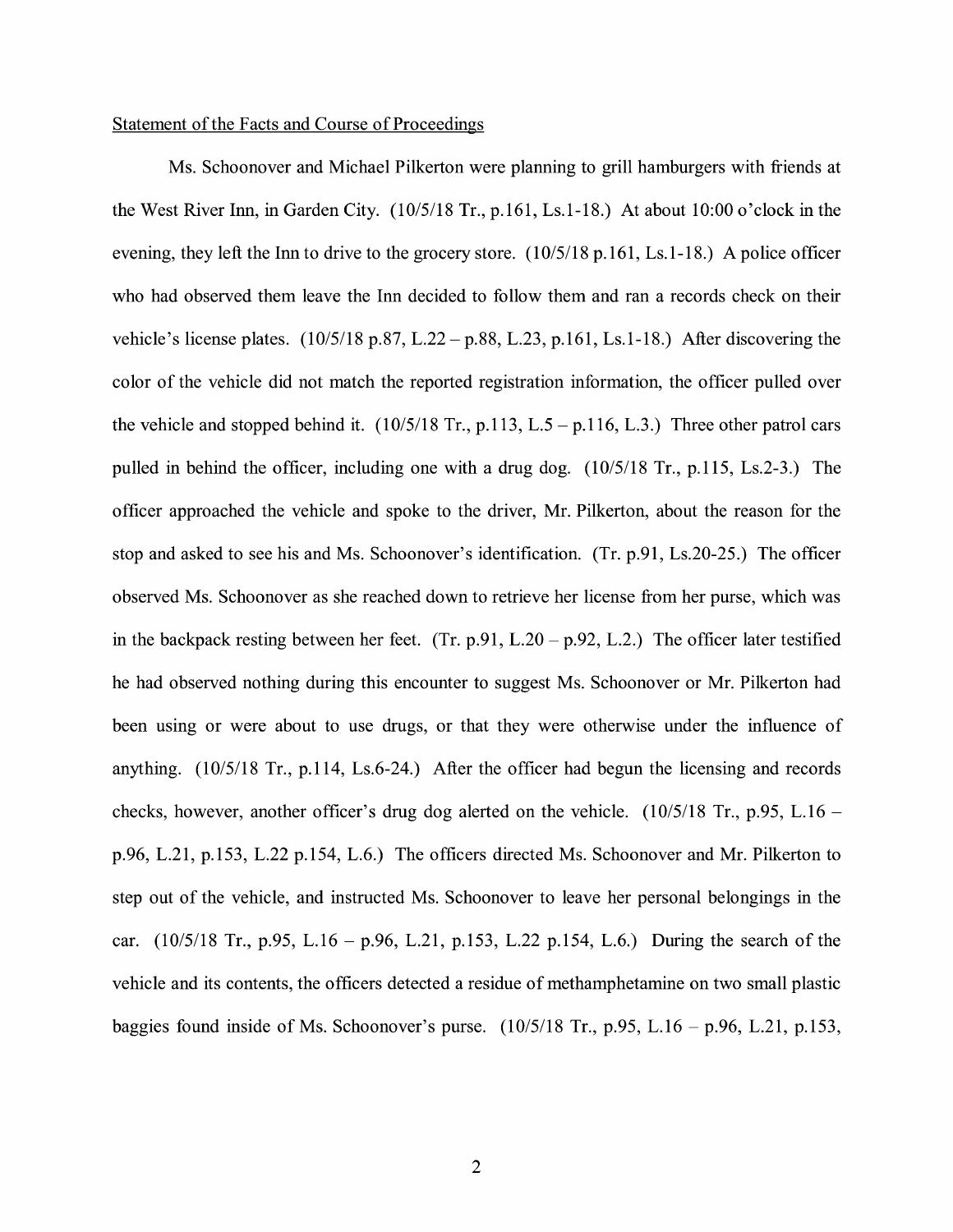L.22 p.154, L.6.) The State did not determine any weight for the residue, only that with it a baggy weighed .4 grams. *(See* 10/5/18 Tr., p.121, Ls.20-22.)

The State charged Ms. Schoonover with possession of a controlled substance. (R., p.16.) A jury convicted her of that crime. **(R.,** p.75.) The district court sentenced Ms. Schoonover to five years, with two years fixed, and placed Ms. Schoonover on probation. **(R.,** p.84; 1/10/19 Tr., p.24, Ls.5-20.)

Ms. Schoonover filed a timely Notice of Appeal. **(R.,** p.88.)

#### ISSUE

Did the district court abuse its discretion by imposing an excessive sentence of five years, with two years fixed, with probation, given the circumstances of this case?

#### ARGUMENT

## The District Court Abused Its Discretion By Imposing And Excessive Sentence Of Five Years, With Two Years Fixed, With Probation, Given The Circumstances Of This Case

A. Introduction

Ms. Schoonover claims that her sentence of five years, with two years fixed, although suspended, is excessive in light of the immeasurably small amount of drugs involved in this crime, along with other mitigating, personal circumstances.

B. Standard Of Review

The district court's sentencing decisions are reviewed under the multi-tiered abuse of discretion standard. *State v. Miller,* 151 Idaho 826, 834 (2011 ). The relevant inquiry is whether the district court correctly perceived the issue as one of discretion, acted within the boundaries of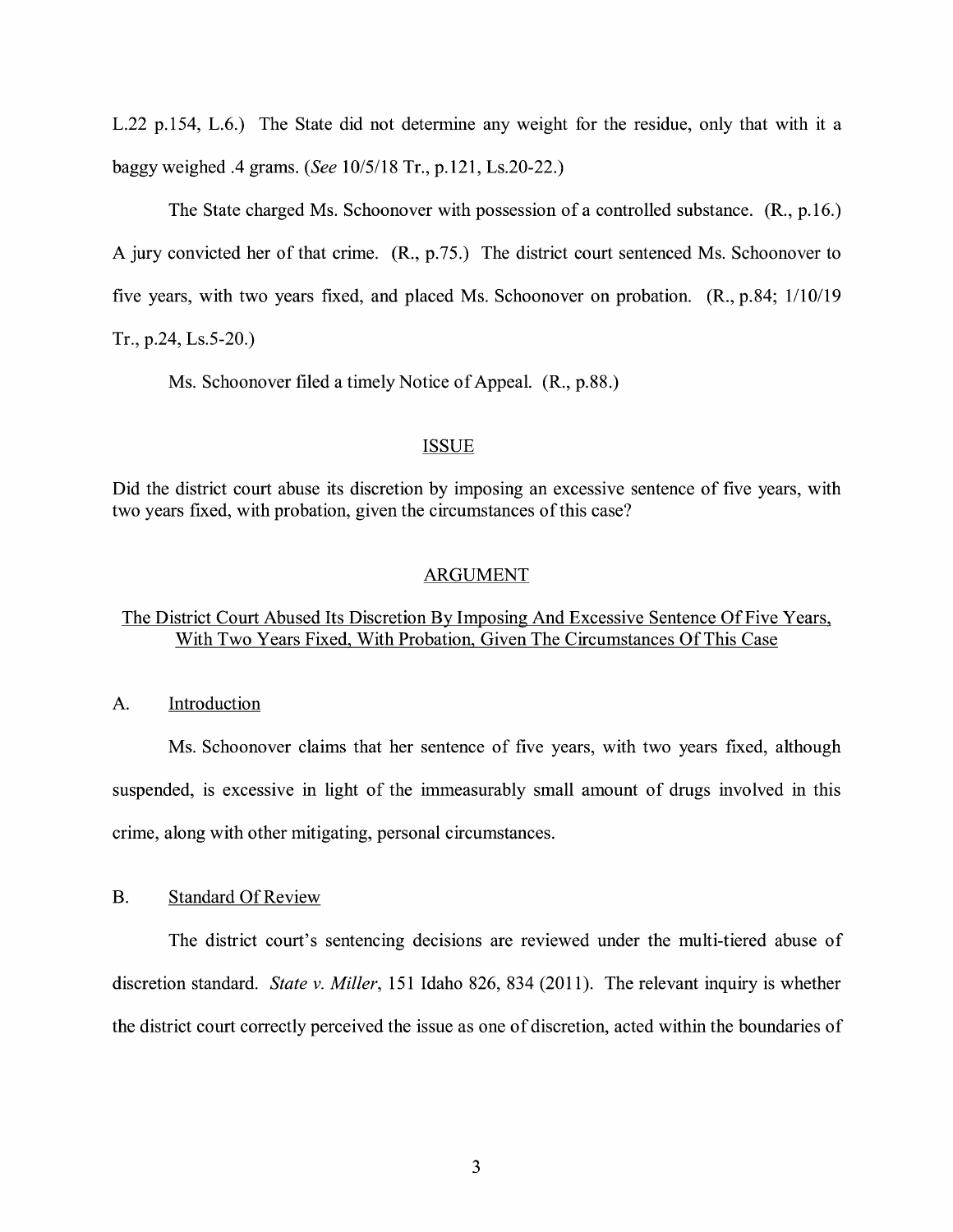its discretion, acted consistently with the legal standards applicable, and reached its decision by an exercise ofreason. *Id; see also State v. Le Veque,* 164 Idaho 110, 12 (2018).

The appellate court reviews the length of a defendant's sentence under the abuse of discretion standard. *State v. Oliver,* 144 Idaho 722, 724 (2007). A sentence is excessive, representing an abuse of discretion under the third and fourth prongs of the standard, if it is unreasonable "under any reasonable view of the facts." *See State v. Strand,* 137 Idaho 457, 460 (2002); *State v. Toohill,* 103 Idaho 565, 568 (Ct. App. 1982). A sentence is unreasonable unless it appears necessary to accomplish the primary objective of protecting society and to achieve any or all of the related goals of deterrence, rehabilitation, or retribution. *See State v. Lundquist,* 134 Idaho 831, 836 (2000). Where a defendant challenges his sentence as excessively harsh, the appellate court will conduct an independent review of the record, giving consideration to the nature of the offense, the character of the offender, and the protection of the public interest. *Miller,* 151 Idaho at 834.

## C. Ms. Schoonover's Underlying Sentence Of Five Years, With Two Years Fixed, Is Excessively Harsh Under The Circumstances Of Her Case

Ms. Schoonover's underlying sentence of five years, with two fixed, is excessive given that her offense is not a particularly serious one: she possessed a mere residue amount of methamphetamine. Moreover, the arresting officer testified there was no evidence suggesting Ms. Schoonover had ingested or was under the influence of any type of drugs (Tr., p.114, Ls.24), and the State later confirmed it had no evidence she was engage in any type drug sales (1/10/19 Tr., p.18, Ls.16-19). This small amount, which had no weight discemable from the baggies, does not balance against the sentence of five-years, with two fixed, that the district court imposed upon Ms. Schoonover. The district recognized that the small amount involved was "the biggest factor weighing in her favor" when it decided to grant Ms. Schoonover probation instead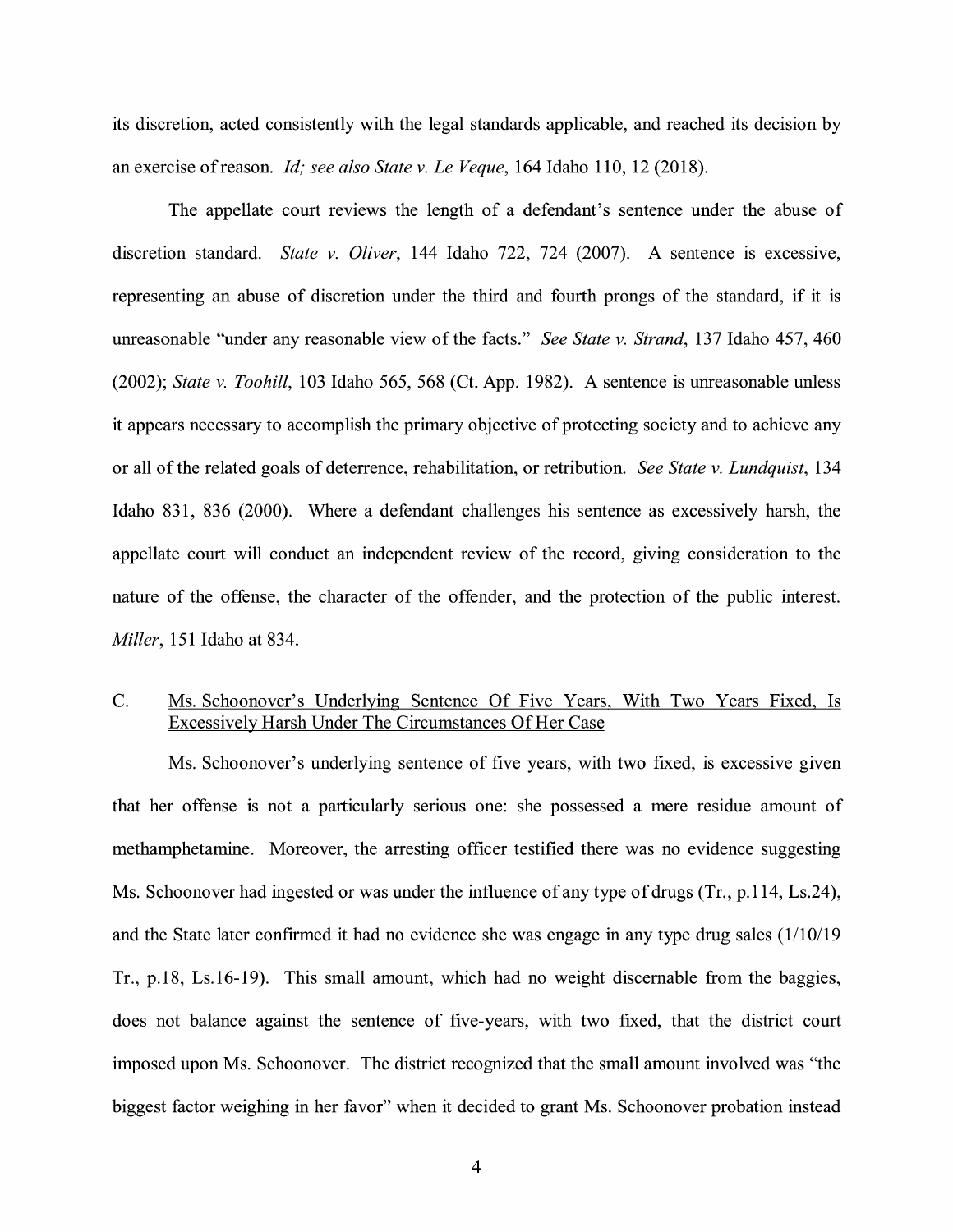of sending her to prison.  $(1/10/19 \text{ p.}18, L.20-22)$ . However, the underlying sentence – five years, with two years fixed - is still excessive and unreasonable for this crime, especially in light the other mitigating circumstances in this case.

Ms. Schoonover was 44 at the time of her sentencing.  $(PSI, p.383.)^1$  There is no question she has made poor choices in her life, but she also endured many challenges worthy of consideration. Ms. Schoonover has had to live with Bipolar Disorder, Anxiety Disorder, Attention Deficit Disorder, and Manic Depression; she has at times been mentally unstable. (PSI, pp.222-23, 252, 261.) Regrettably, due to personal fmancial constraints, as well as the destructive effects of these conditions, her disorders had not been fully understood or adequately addressed until recently. *(See* PSI, pp.96, 223.)

Nearly two decades had elapsed since her only other felony in 2005, for injury to a child. (PSI, p.90.) That event marked a particularly dreadful time for Ms. Schoonover, as she lost custody of her three young children, all of whom were ultimately adopted-out to other families. (PSI, pp.226, 335.) She became reliant on drugs to deal with her emotional pain and make her life bearable. *(See* PSI, p.265.) For years, Ms. Schoonover has known she is a drug addict and for years she has fought for her sobriety. (PSI, pp.97, 253.) Recovery had remained elusive until just recently. (PSI, p.328.) Although she admits having used drugs twice during the summer after her arrest in this case **(PSI,** p.97), she has remained sober, employed, and housed for the year and a half that preceded her sentencing, and she is determined to prevent another relapse. **(PSI,** p.97.)

<sup>1</sup> Citations to the Presentence Investigation Report and attached materials will use the designation "PSI" and will include the page numbers associated with the 403-page electronic file containing those documents.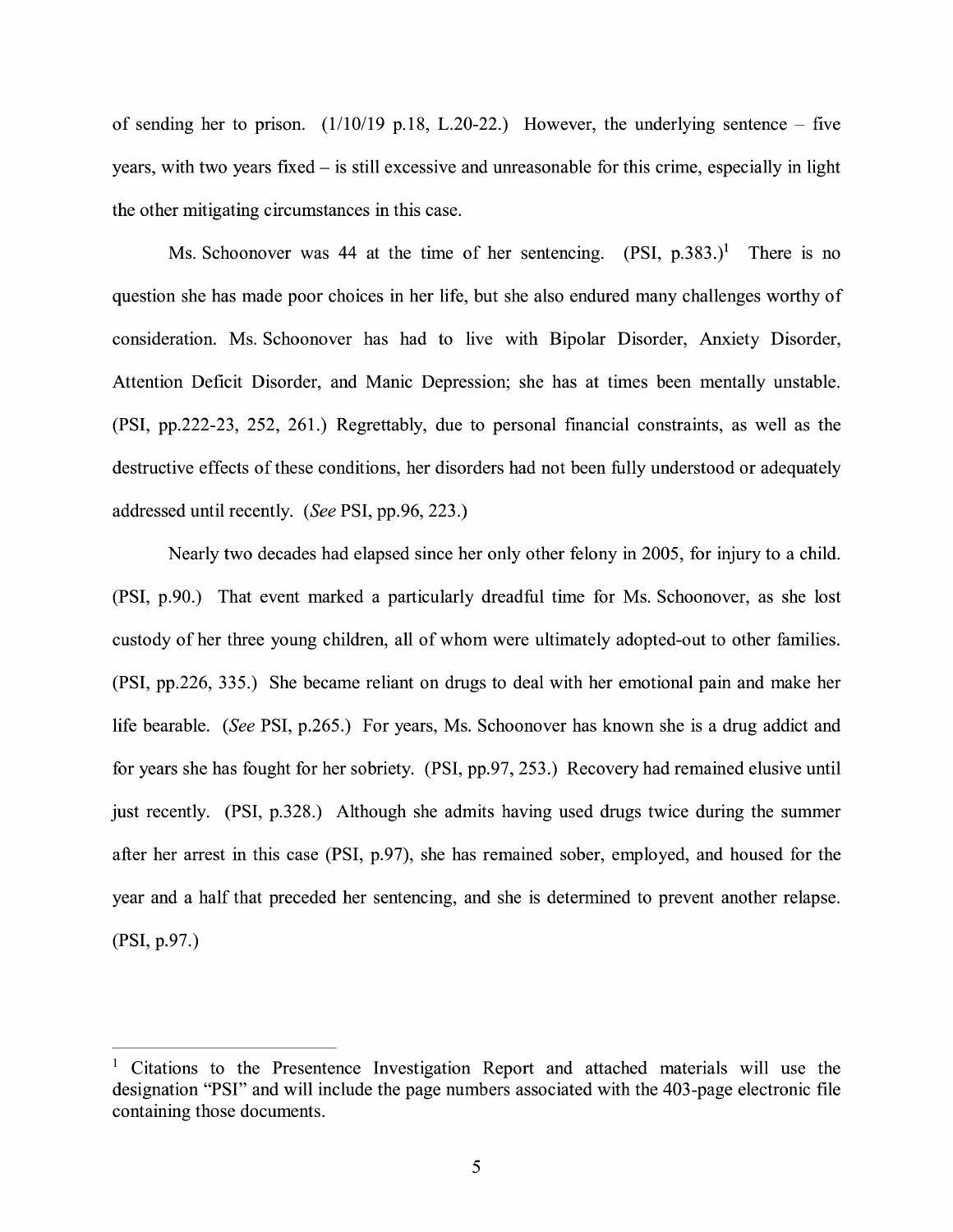Ms. Schoonover has made positive strides even since her arrest in this case. She has cut ties with her former associates who continue to use drugs, and she now surrounds herself with supportive influences, including her church and its Celebrate Recovery program. **(PSI,** p.87; (1/10/19 Tr., p.11, Ls.14-15.) She provides live-in care for her elderly father, and instead of going out to parties, now she is home with him at night. (1/10/19 Tr., p.7, Ls.14-19, p.13, Ls.15- 23.) By the time of her sentencing, Ms. Schoonover had secured a second job, working fulltime cleaning for a hotel, in addition to working at a laundromat. (PSI, p.95; 1/20/19 Tr., p.10, Ls.11- 22).

Finally, but importantly, Ms. Schoonover enjoys a renewed relationship with her now son, the eldest of her three children. As a sober and more mature individual, Ms. Schoonover has reason to hope that her other children, too, will reach out and reconnect when they become of age, and she is motivated by that hope.  $(1/10/19 \text{ Tr}., p.14, L.21 - p.15,$ L.13.)

Ms. Schoonover submits that in light of the small drug amount involved in this case and her personal characteristics, her sentence is excessive and therefore unreasonable, representing an abuse of discretion.

#### **CONCLUSION**

Ms. Schoonover respectfully requests that this Court reduce the length of her sentence to a term not to exceed four years, with one year fixed, as she requested at her sentencing hearing.

DATED this 25<sup>th</sup> day of November, 2019.

*Is/* Kimberly A. Coster KIMBERLY A. COSTER Deputy State Appellate Public Defender